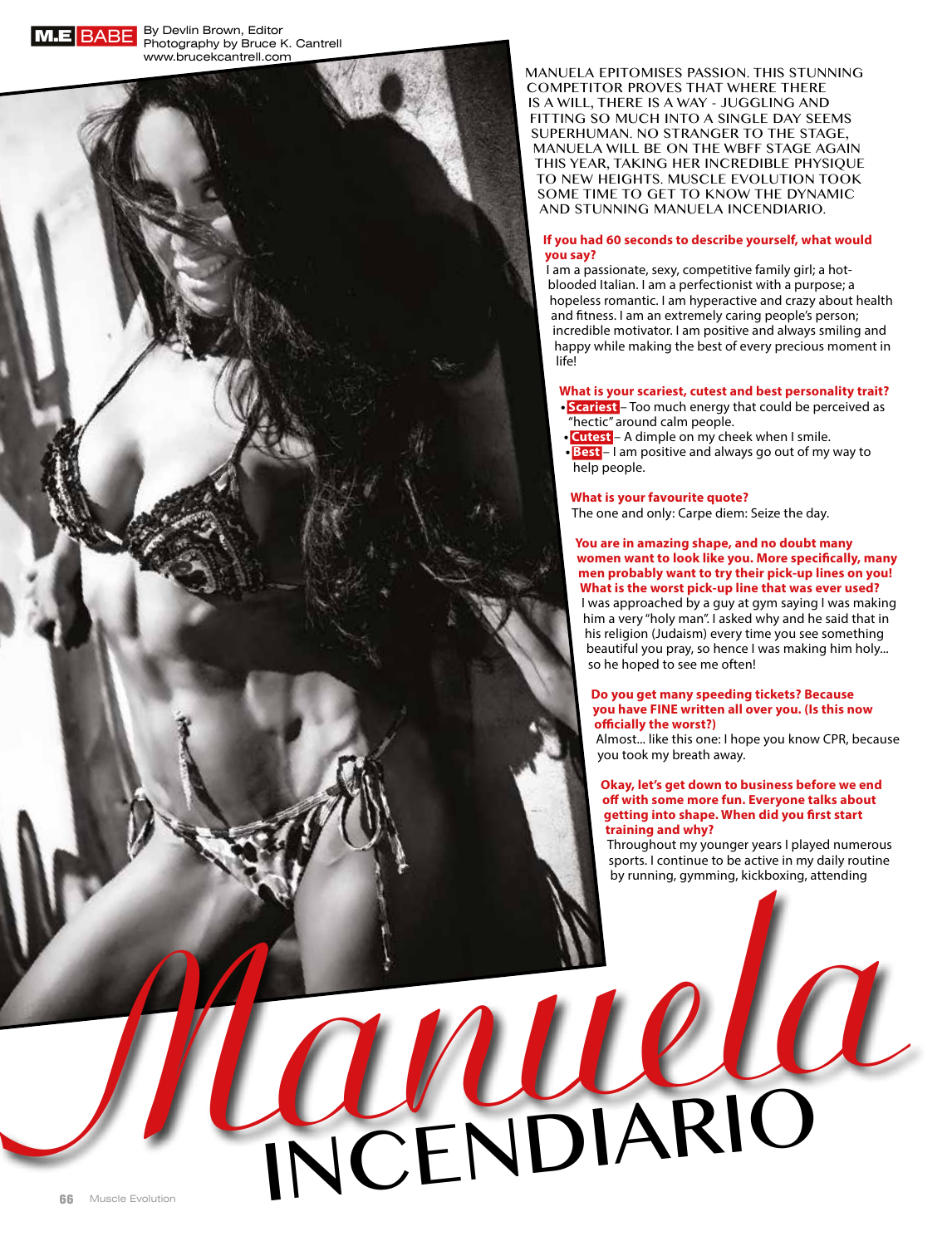# **Athlete stAts**

**Name:** Manuela Gabriella Incendiario **City:** Bedfordview, Johannesburg **Profession:** Cosmetologist, lashologist, UK & USA-certified permanent cosmetics artist with 13 years' experience. I run Flawless Cosmetics, a permanent make-up business. I have also been lucky to channel my passion for health and fitness and practice as a certified Bootcamp instructor, run weightloss challenges powered by Sport 24 Herbalife and I am a professional trainer at Wellness in Motion, Sandton. I also run my own fitness company, 4 Ever Fit, specializing in online and nutritional coaching, contest prep, posing coaching and retail.

**Training since:** 2010 **Competing since:** September 2010 **Height:** 1,75m / 5'9 **60kg O\$-season weight:** 65kg

# **ABOUT YOUR COMPETITIVE Achievements?**

- **t Miss Body Beautiful Figure** 1st
- **t Miss Body Beautiful Bikini** 3rd
- **t Miss Fitness SA, Figure** 4th
- **t Fame model search** – **Achieved Pro status & placed 2nd**
- **t USN Face of Fitness** Top 6 **2011:**
- **t WPF Universe 2011-Napoli, Italia** – 2nd
- **t WPF SA CHAMPS 2011 in Welkom**– 1st
- **t WPF Gauteng Provincials** 1st **t IFBB SA CHAMPS 2011 – in Cape**
- **Town**  4th **t IFBB Gauteng Provincials** – 4th
- **t Miss SA XTREME** Winner over 1.68cm
- **t IFBB Van Der Mescht Classic- Body Fitness** – 2nd

- **t WPF Rossi Classic Figure tall class** – Winner
- **t Miss SA XTREME IFBB Over 1.68cm Figure** – Winner
- **t Gauteng North IFBB Provincial Figure over 1.68cm** – Winner
- **IFBB SA CHAMPS** 5th **t Rossi CLASSIC WPF 2012 - Miss**
- **Physique tall class** Winner
- **t WBFF UK / Europe Nov 2013- O2 Arena - Fitness Diva division** – 4th **t WBFF South Africa - Fitness Diva division** – 5th

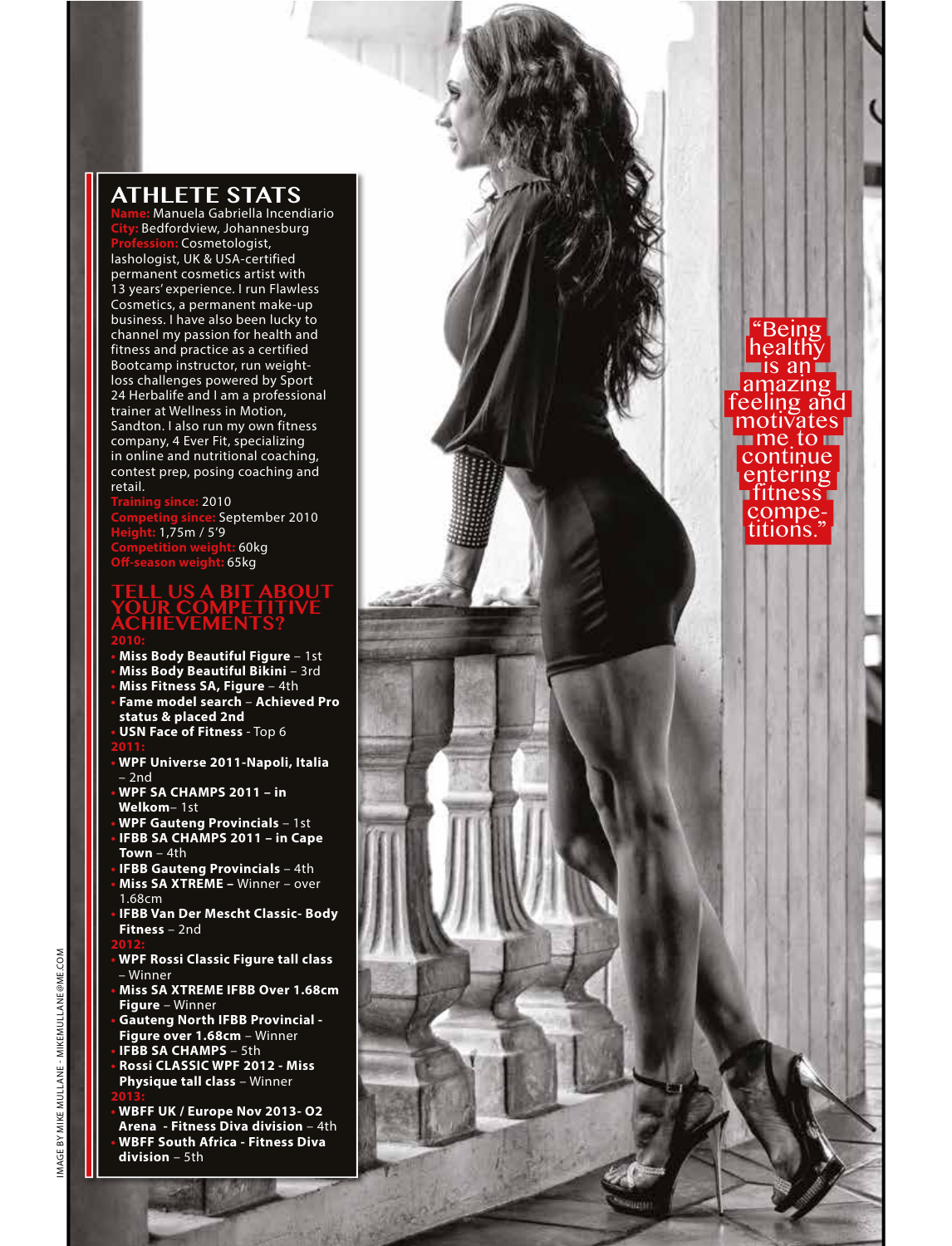Bikram yoga classes and wakeboarding. Then, in January 2010 I started dieting, and planned for my first show in September 2010 where I won and ever since then I have been addicted.

**Training is one thing, competing is another altogether. How did you get involved in the sport, and what motivated you to step onto stage for the first time?** From the age of 15 - 20 I competed locally and internationally in more than 100 pageants (thanks to my amazing mom). These included Miss Teen SA, Miss Italia nel Mondo in Parma Italy, Miss Intercontinential in Germany, World Championships of Performing Arts in the USA. So 10 years later I set a goal, built lean muscle and made a comeback on stage… the rest is history.

## **What kept you coming back to the stage each time?**

My focus shifted and after each show I took my training and body to a new level. Working with many different training techniques and diet strategies, I have applied both my energy and mind to achieving my targets for my physique. Being healthy is an amazing feeling and motivates me to continue entering fitness competitions.

# **What can we expect from you in the near future? And which show will we see you a<sup>t</sup>**

**next?** I am super excited to be a WBFF competitor and will be competing internationally at the WBFF Denmark on the 10th May, and a few more shows in the WBFF in 2014. I plan to grow my brand and challenge my body to be the best it can be.

# **Who is your favourite competitor?**

So hard to choose - Andrea Brazier, Lindsay Messina, Jen Jewel, Nadine du Toit and Angelique van der Linde.

## **Let's have a look at how you eat and train to be in the incredible shape you're in. How does your diet change between competition and the off-season?**

My ratio of macronutrients changes from the various stages in my prep... so during "building season" (there's no off season) my coach increases my carbs so that I have the energy to train and perform better and that the carbs aid in hypertrophy. I also allow myself more regular "off/cheat meals " to keep the metabolism firing and boredom at bay.

# **How important is eating when it comes to sculpting a physique like yours? Is it possible to look like you and not be strict about your diet?**

Absolutely not! Im afraid, as the saying goes, it is 70% nutrition and 30% training. I prepare my meals daily with the assistance of my dad's restaurant Da Vincenzo and plan every meal so I'm never stuck without a meal and resort to the wrong foods. My motto is "failing to prepare is preparing to fail". #Fact

## **How often do you cheat, and what is your favourite cheat meal?**

It depends on where I am in my show prep and my condition but generally once or twice a week... depends on my coach Nathan Harewood.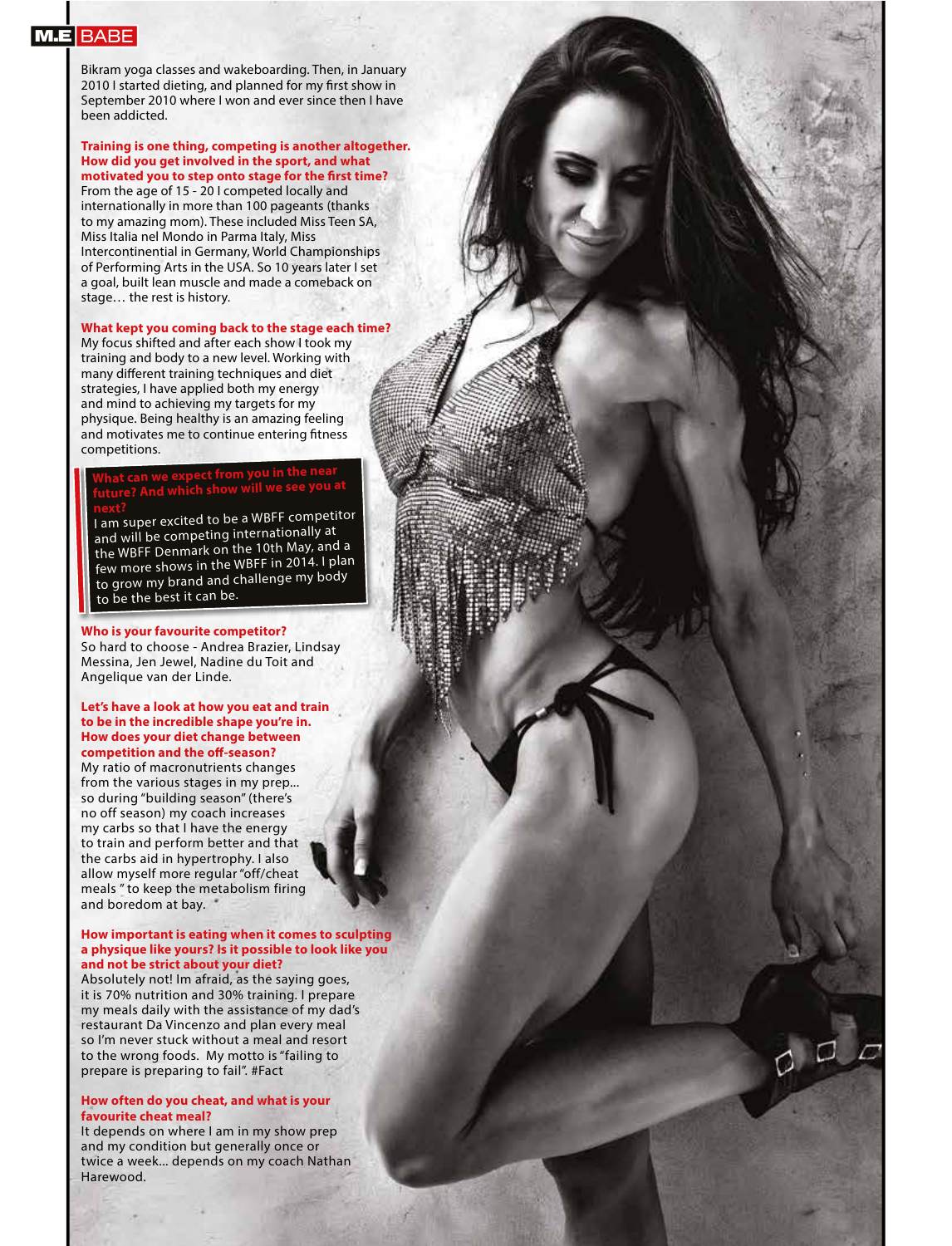I am a pescaterian so my best cheat is sushi – a fat juicy hand roll with caviar and mayo, or a delicious fresh seafood pasta made by my dad of course.

And red velvet and cheesecake with cream cheese icing... yum!

## **What does a typical day's meals look like?** I'm currently prepping for WBFF Denmark in a month's time - **so pre contest diet is as follows:**

- $\cdot$  Egg whites & cashews & berries
- Rebuild strength whey protein & oats
- Salmon & spinach
- Fish, pak choi & coconut oil
- Chickpeas and veggies
- Fish, chia seeds & asparagus
- Lots of water & home brewed chai tea with stevia

### **When it comes to diet, what is your top tip for women looking to take their physiques to the next level, or looking to take the leap and start competing?**

**1.** Build muscle - muscle plays a huge role in raising metabolism.

**2.** Hire a reputable, reliable, patient coach to assist you in your journey and guide you in doing it in the healthiest way.

### **Which supplements do you use, and if you had to choose the absolute essentials, what would they be?**

I'm using Sport 24 from Herbalife, and I am huge on antioxidants, amino acids, micro minerals and raw whole foods for the enzymes and other beneficial reasons.

# **When it comes to training, what would be your number one tip to women looking to**

**get onto stage?** Symmetry is a huge component when it comes to comparing physiques so focus on your calves, bubble butt, abs and shoulders. Also, take time to find the right outfits and accessorize, and remember to create an elegant but electric stage presentation: "first impressions last!"

# **What style of weight training and kinds of cardio do you do, and how often and how long? How does this differ on and off season?**

It depends entirely on what stage of preparation I'm at and how much long slow duration cardio/HIIT is needed to lean out, but I normally train 5 or 6 days a week – and twice a day. Cardio and weights are always split up.

# **Then in my weight sessions I do**

. 2 days legs (Hamstring /Quad

dominant) with my leg coach Scott at The Yard Athletic

- Total back
- 1 Plyometric and boxing session
- Shoulders, triceps and abs.
- 1 x Bikram yoga per week
- 2/3 Posing sessions

# **Your number one tip for women working with weights?**

Form! Go slow on the eccentric and create

I would always suggest creating a base foundation with your training so you can prevent injuries. I use resistance bands a lot and do stability and flexibility training before and after most sessions. This creates a good balance for strength and power.

# **Talk us through a typical day for you. How do you "t everything in?**

I normally wake up at 3:30am, then start my first personal training client at 5am, have clients until 8/9am and then sneak in my cardio which is normally an hour.

Then I have another two clients and do a few errands or attend scheduled meetings and fit in a power 45 min intense weight session. I then schedule in Flawless Cosmetics clients in from around 1pm to 4pm. Some days I go back to Wellness in Motion for some evening clients. I also run weight-loss challenges and host a bootcamp on Thursdays and Sundays. Most evenings I do admin until 10pm for my online personal training and clients.

I believe when you love what you do juggling life becomes easy... hard work pays off!



a mind-muscle connection.